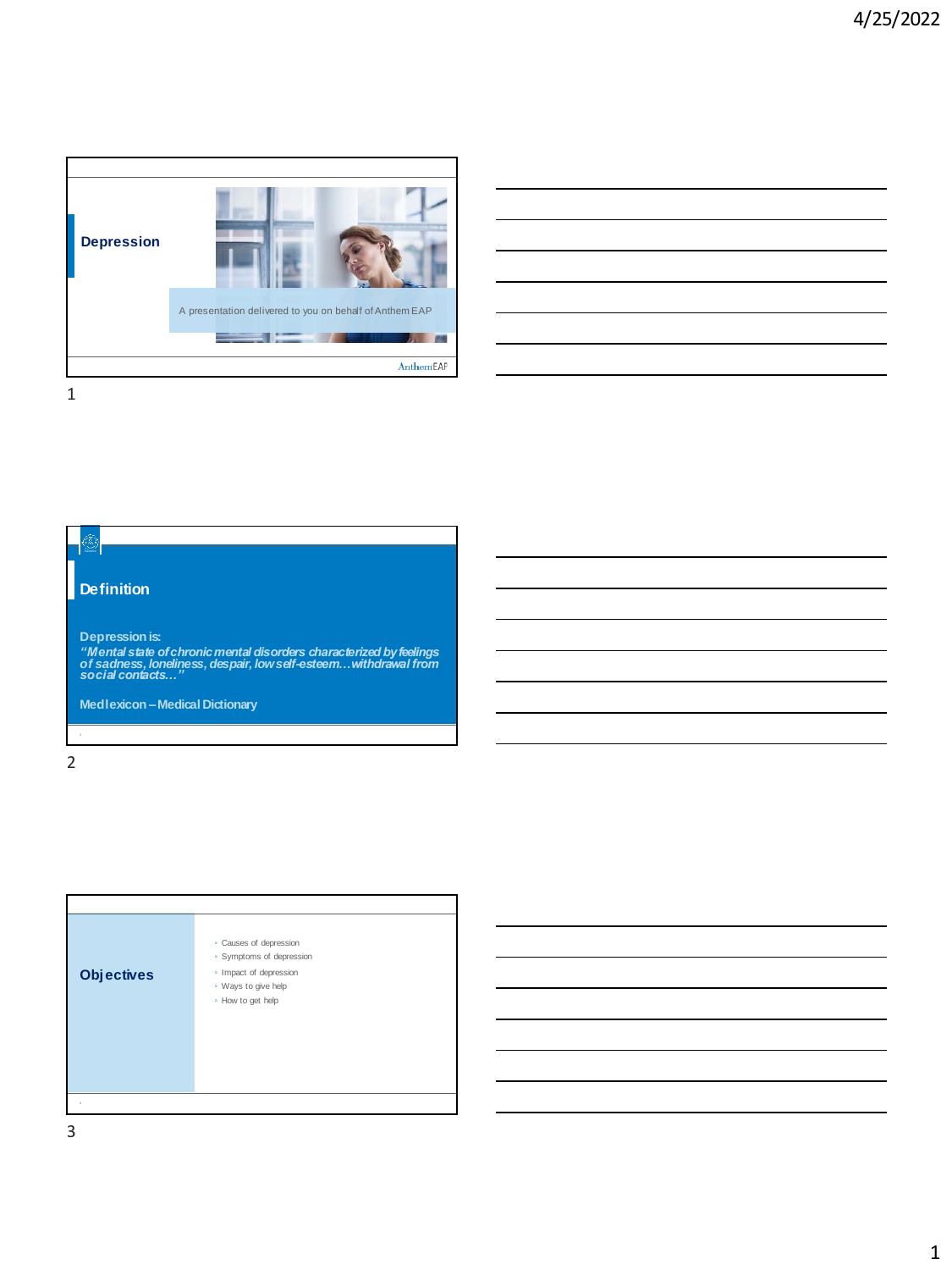### **Causes of Depression**

- Major trauma death of loved one, postpartum, hormonal, prolonged illness and/or pain. SAD, PMSDD
- Stressors moving, loss/change of job
- Some types run in families
- Some medicines or drug interactions may lead to depression
- Vascular illness

4

Transform

**Depression is more than sadness or grief. Depression has recognizable mental and physical symptoms.**

5

### **Mental Symptoms**

◦ Long lasting sadness

◦ Self-hate, worthlessness

- Helplessness
- Inability to moderate mood or bounce back ◦ Irritability

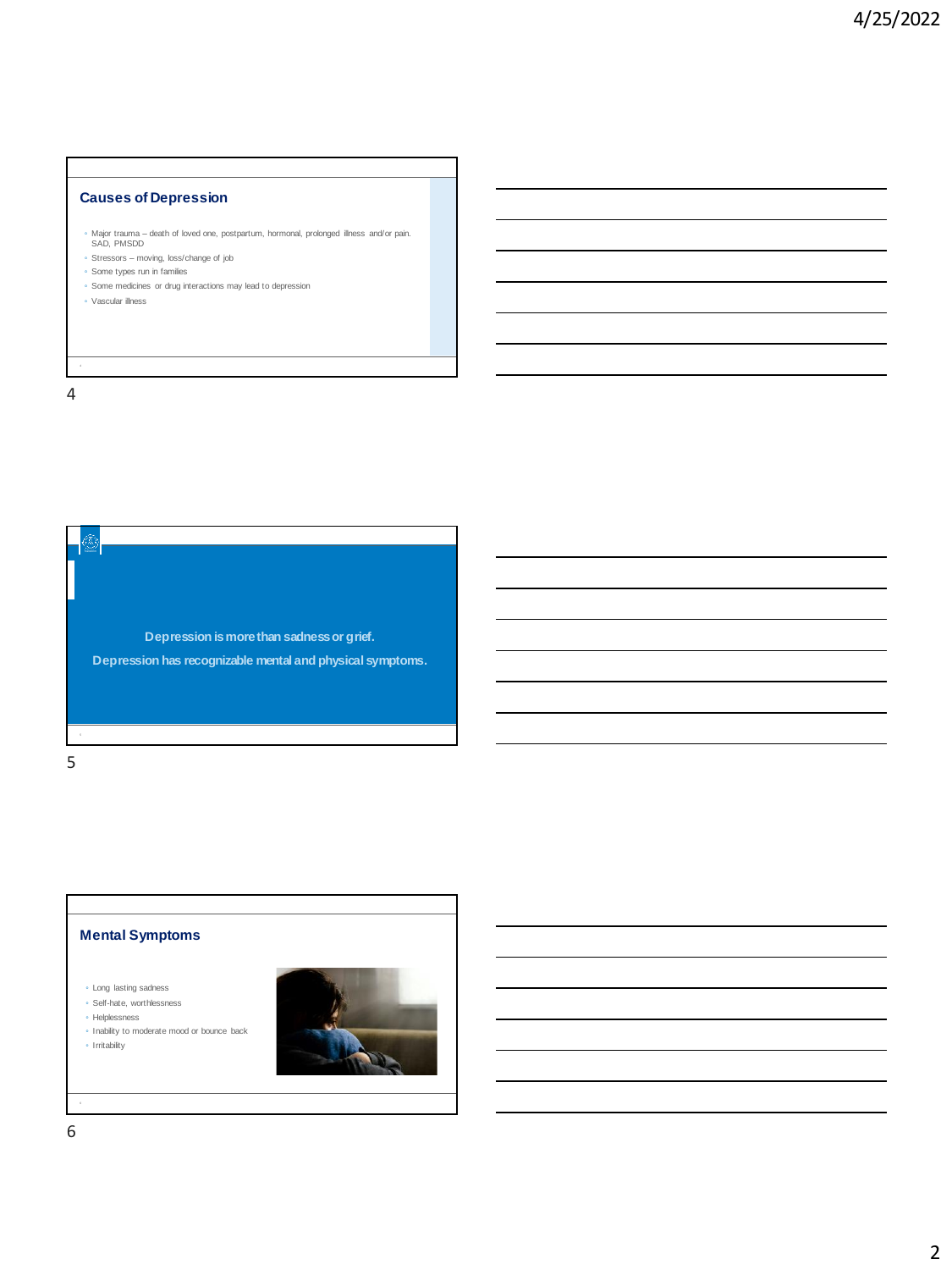# **Mental Symptoms**

- Inability to put things in perspective
- Inability to find or experience joy
- Thoughts of suicide
- Feeling in a hole out of touch ◦ Poor concentration and memory

7

### **Physical Symptoms**

- Aches
- Fatigue excessive sleepiness
- Insomnia can't sleep
- Restlessness have to move ◦ Loss of appetite - food doesn't taste good



8

### **Physical Symptoms**

- Loss of interest in activities work, social and sex
- Spontaneous and/or excessive crying
- Weight gain or loss more than 5% in a month
- Self-medicating alcohol, illegal drugs
- Self-abusive behaviors cutting, poor hygiene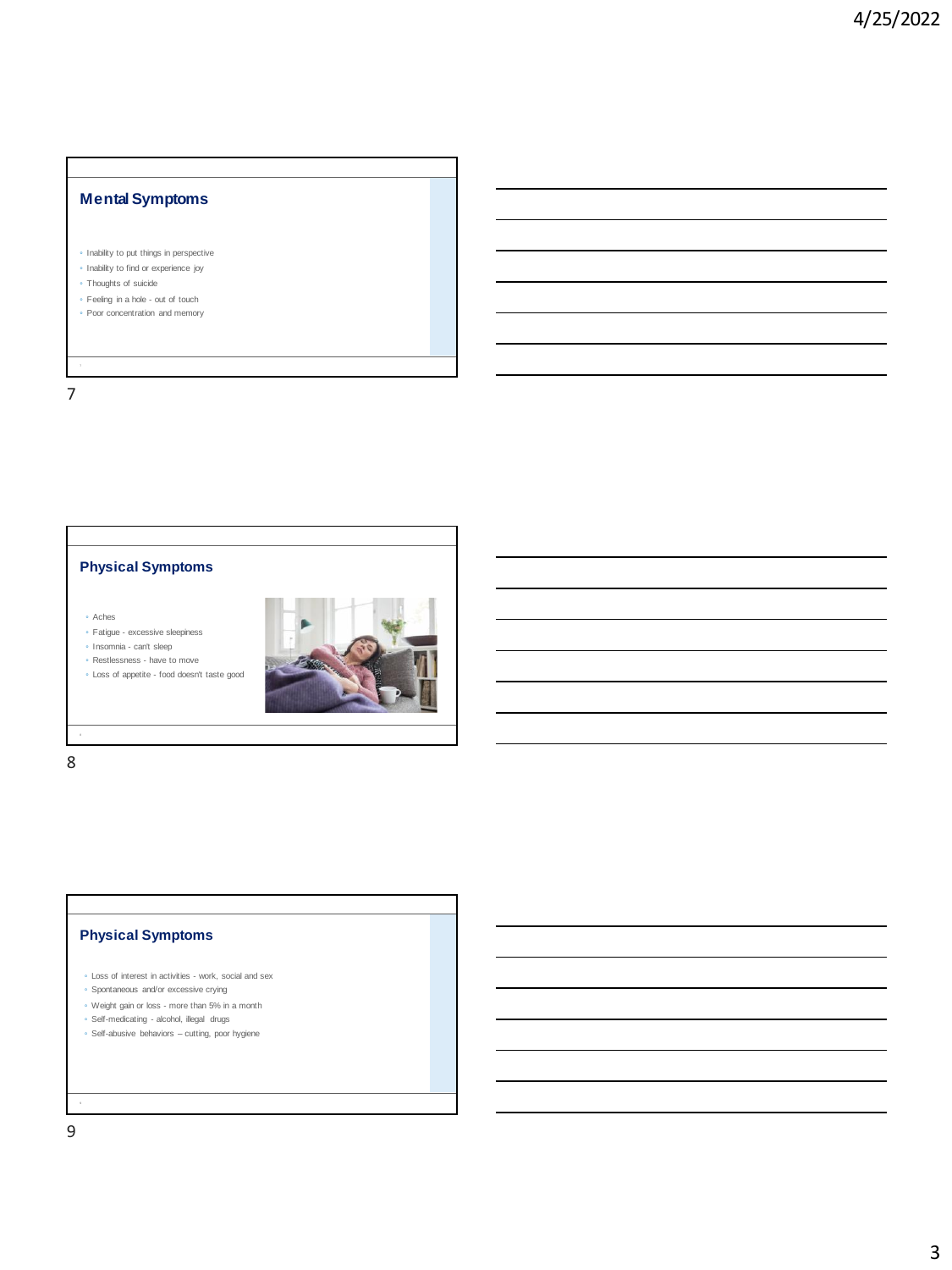### **Diagnosis**

Transform

**A doctor will diagnose depression using a screening questionnaire which will allow the doctor to determine whether to order other tests such as a thyroid panel, screen for drug interactions or to make other referrals to other doctors.** 

10

#### **Effects of Depression**

- Inability to do job well
- Deteriorating family & friend relationships
- Losing things
- Money problems
- Anxiety
- Depression is costly to individuals, families and business

11

### **Kinds of Depression**

- Major depressive disorder
- Dysthymic disorder
- Psychotic ◦ SAD
- Bipolar disorder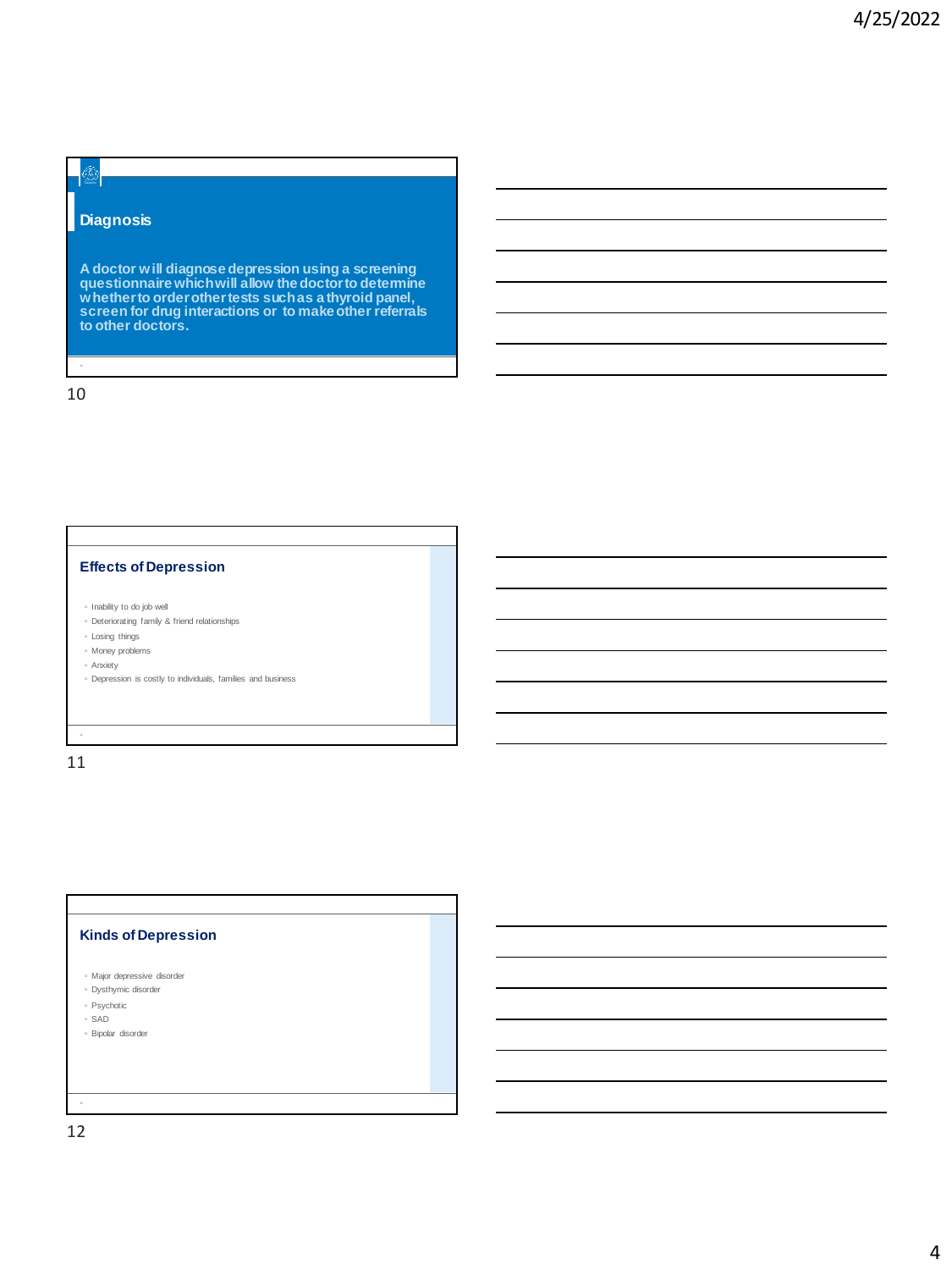### **Commonly Co-existing Illnesses**

- Generalized anxiety disorder
- Obsessive-compulsive disorder
- Post Traumatic Stress Disorder
- Heart disease, stroke, cancer, HIV/AIDS, diabetes, and Parkinson's disease

13

**Treatment**

- Behavior therapy
- Talk therapy
- Medicine
- Electro shock therapy ECT

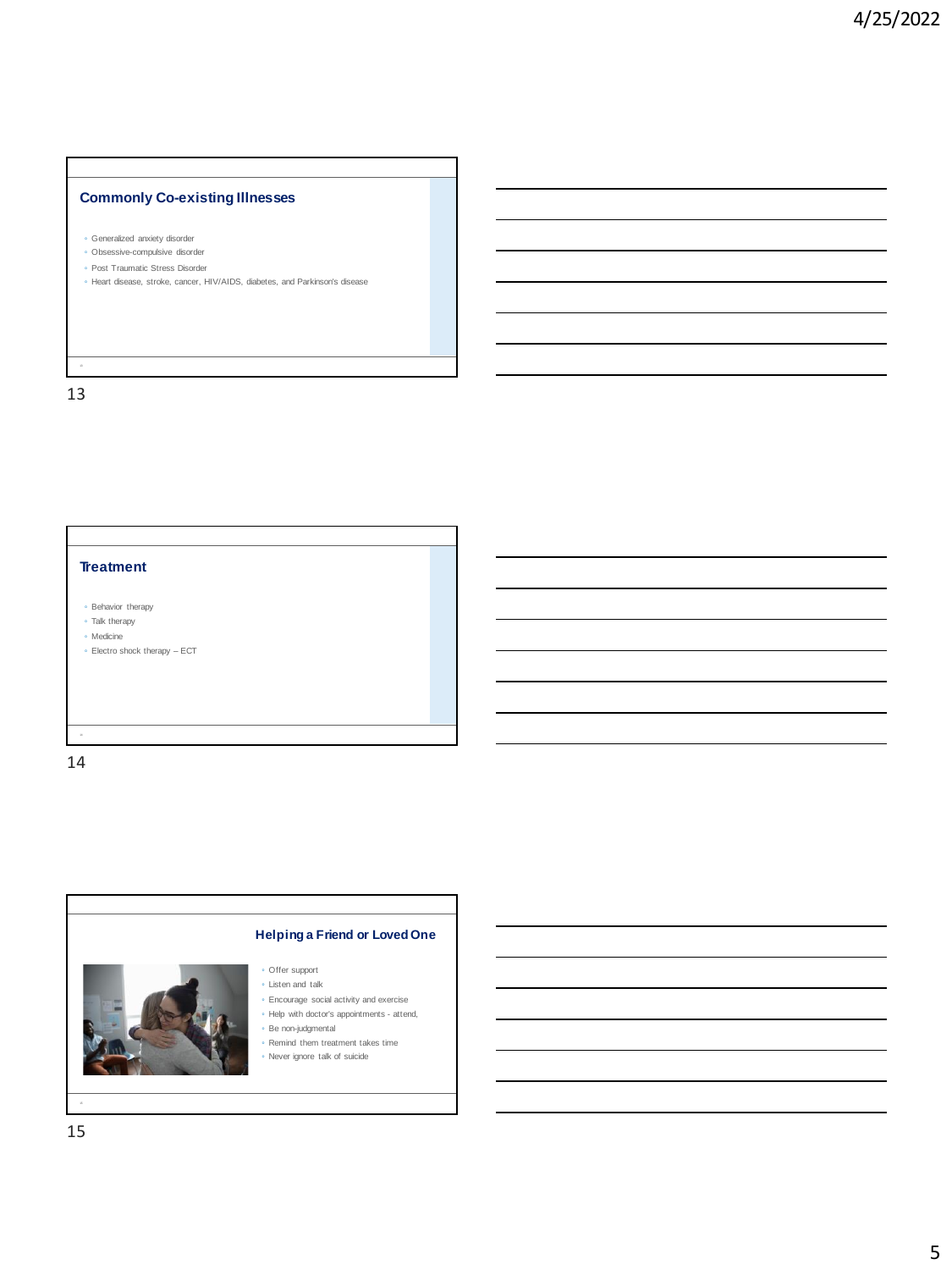

16

#### **Talking to a Person you Believe Needs Help - Do's and Don'ts for Managers**

◦ Effective managers of people

◦ Need policies to support structure

◦ Review procedures

◦ Fundamental performance expectations

17

#### **Talking to a Person you Believe Needs Help - Tips for Managers**

Consider the following questions:

- Does this behavior interfere with work?
- Do other employees complain about it?
- Would the standard for this one employee apply to all the others?
- Is this a one-time event or part of a pattern?
- Do any company policies support the view that the behavior needs to change?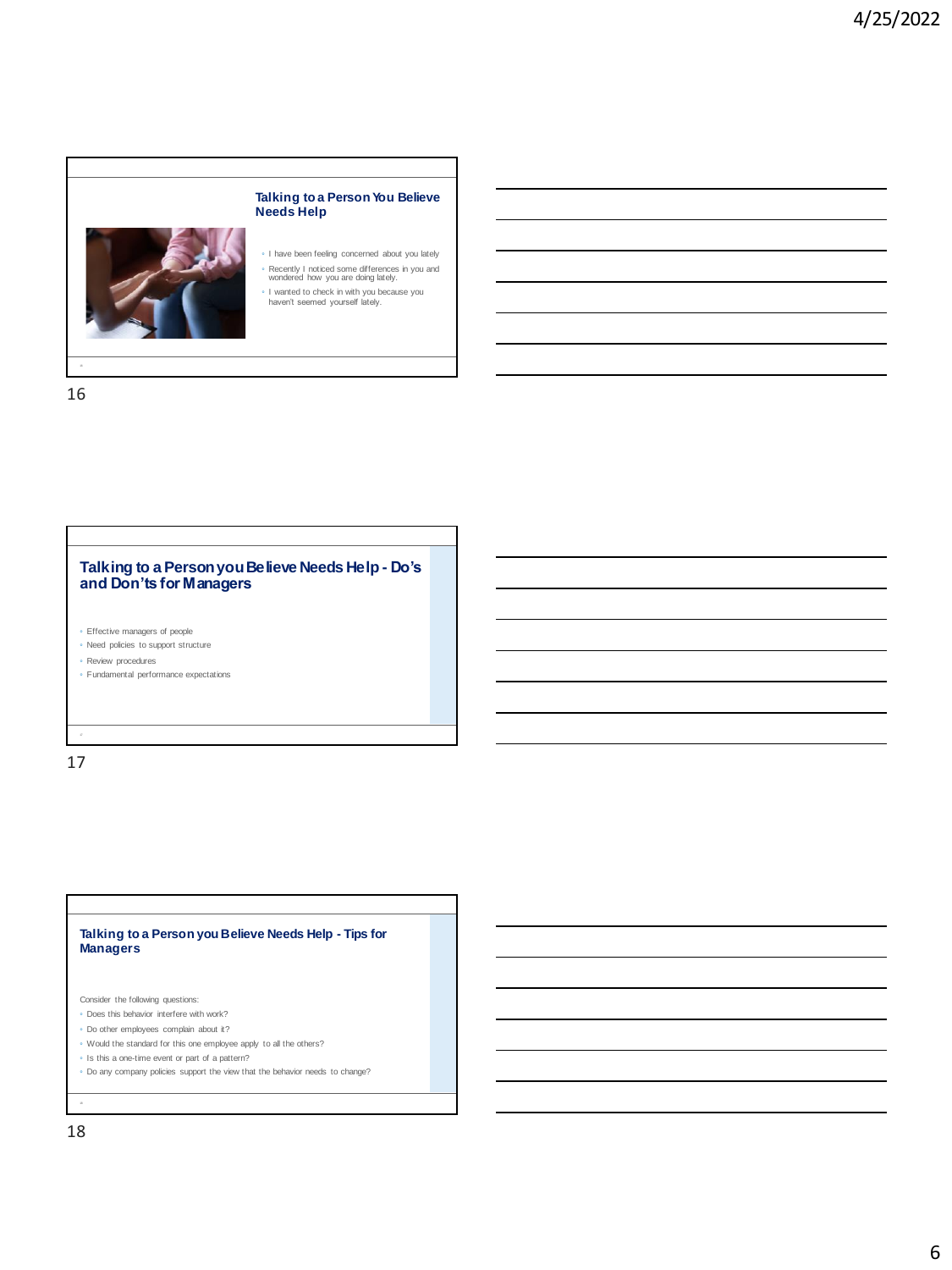### **Talking to a Person You Believe Needs Help - Examples**

- **Record.** Record Observable Patterns
- **Private.** Speak with Individual in a private, closed door discussion
- **Discuss.** Discuss the problem
- **Indicate.** Indicate how the behavior affects everyone else

19 19

#### **Helping Yourself**

- See you doctor if symptoms persist or recognized be friends or family Go to more than one doctor if necessary
- 
- Seek out people who make you feel good Postpone important decisions buying home, marriage, new job



- Exercise ◦ Meditate
- Learn about depression



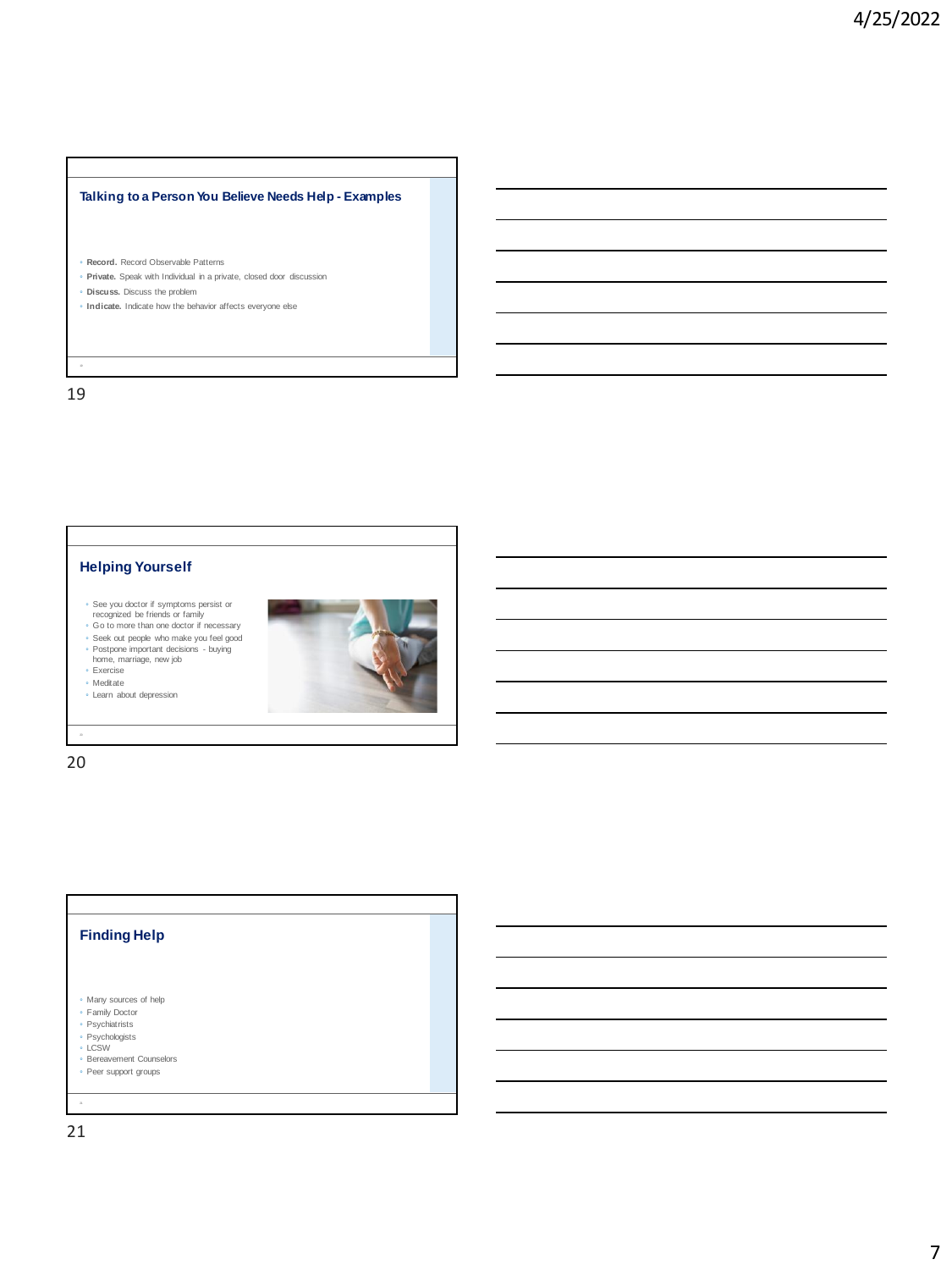